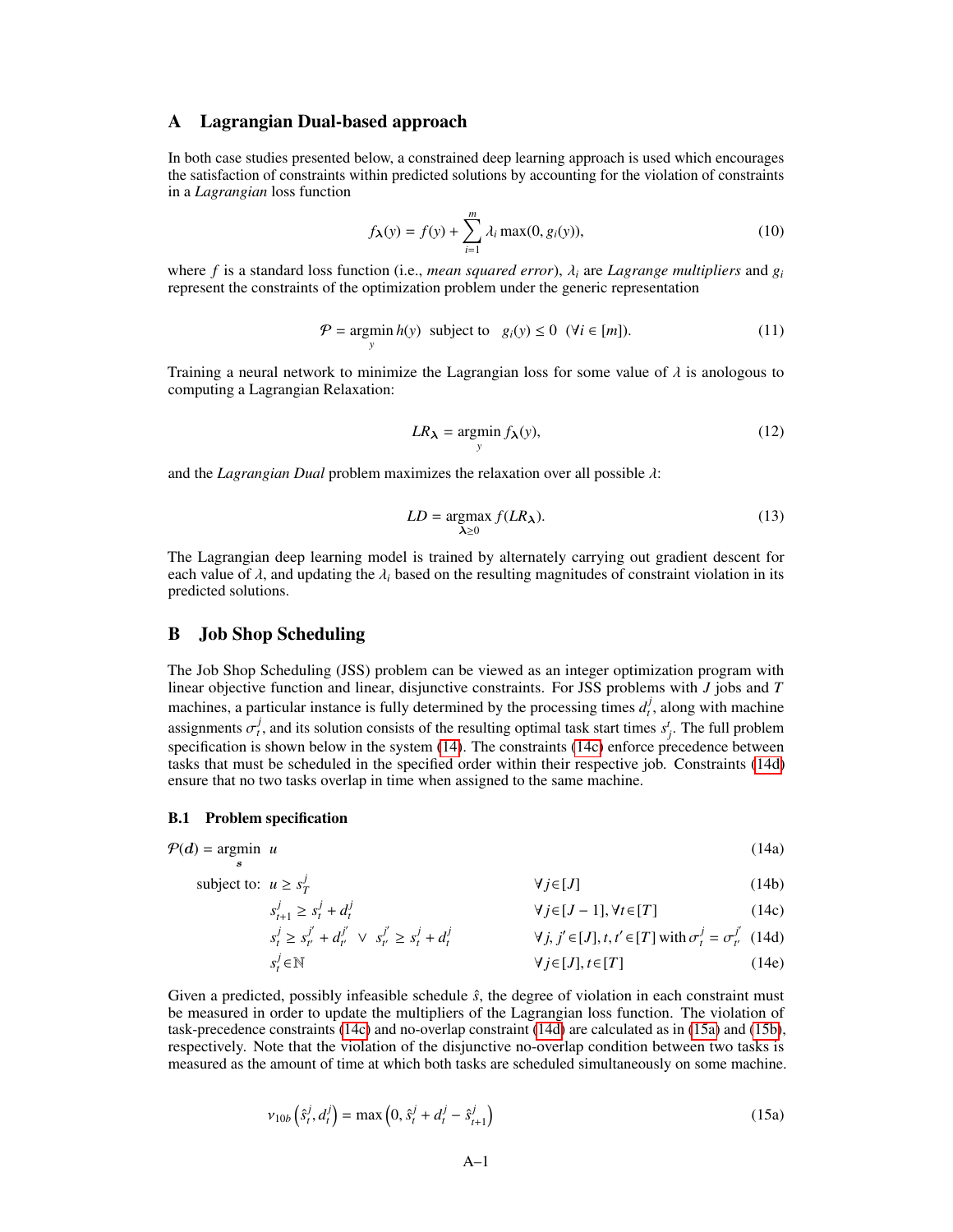$$
v_{10c}(\hat{s}_t^j, d_t^j, \hat{s}_{t'}^{j'}, d_{t'}^{j'}) = \min\left(v_{10c}^L(\hat{s}_t^j, d_t^j, \hat{s}_{t'}^{j'}, d_{t'}^{j'}) , v_{10c}^R(\hat{s}_t^j, d_t^j, \hat{s}_{t'}^{j'}, d_{t'}^{j'})\right),
$$
(15b)

where

$$
v_{10c}^{L}(\hat{s}_{t}^{j}, d_{t}^{j}, \hat{s}_{t'}^{j'}, d_{t'}^{j'}) = \max (0, \hat{s}_{t}^{j} + d_{j}^{t} - \hat{s}_{t'}^{j'})
$$
  

$$
v_{10c}^{R}(\hat{s}_{t}^{j}, d_{t}^{j}, \hat{s}_{t'}^{j'}, d_{t'}^{j'}) = \max (0, \hat{s}_{t'}^{j'} + d_{j'}^{i'} - \hat{s}_{t}^{j}).
$$

The Lagrangian-based deep learning model does not necessarily produce feasible schedules directly. An additional operation is required for the construction of feasible solutions, given the direct neural network outputs representing schedules. The model presented below is used to construct solutions that are integral, and feasible to the original problem constraints. Integrality follows from the total unimodularity of constraints [\(16a,](#page-0-3) [16b\)](#page-0-4), which converts the no-overlap condition of the problem [\(14\)](#page-0-0) into addition task-precedence constraints following the order of predicted start times  $\hat{s}$ , denoted  $\leq_{\hat{s}}$ . By minimizing the makespan as in [\(14\)](#page-0-0), this procedure ensures optimality of the resulting schedules subject to the imposed ordering.

<span id="page-1-0"></span>
$$
\Pi(s) = \operatorname{argmin}_{s} u
$$
\n
$$
\text{subject to:} \quad (14b), (14c)
$$
\n
$$
s_t^j \ge s_{t'}^{j'} + d_{t'}^{j'}
$$
\n
$$
\forall j, j' \in [J], t, t' \in [T] \text{ s.t. } (j, t) \le s_j (j', t') \quad (16a)
$$
\n
$$
s_t^j \ge 0
$$
\n
$$
\forall j \in [J], t \in [T] \quad (16b)
$$

#### B.2 Dataset Details

The experimental setting, as defined by the training and test data, simulates a situation in which some component of a manufacturing system 'slows down', causing processing times to extend on all tasks assigned to a particular machine. Each experimental dataset is generated beginning with a root problem instance taken from the JSPLIB benchmark library for JSS instances. Further instances are generated by increasing processing times on one machine, uniformly over 5000 new instances, to a maximum of 50 percent increase over the initial values. To accommodate these incremental perturbations in problem data while keeping all values integral, a large multiplicative scaling factor is applied to all processing times of the root instance. Targets for the supervised learning are generated by solving the individual instances according to the methodology proposed in Section [7.](#page--1-0) A baseline set of solutions is generated for comparison, by solving individual instances in parallel with a time limit per instance of 1800 seconds.

The results presented in Section [8](#page--1-1) are taken from the best-performing models, with respect to optimality of the predicted solutions following application of the model [\(16\)](#page-1-0), among the results of a hyperparameter search. The model training follows the selection of parameters presented in Table [3.](#page-1-1)

| Parameter            | Value                   | Parameter                  | Value |
|----------------------|-------------------------|----------------------------|-------|
| <b>Epochs</b>        | 500                     | <b>Batch Size</b>          | Iб    |
| <b>Learning rate</b> | $[1.25e^{-4}, 2e^{-3}]$ | <b>Batch Normalization</b> | False |
| Dual learning rate   | $[1e^{-3}, 5e^{-2}]$    | <b>Gradient Clipping</b>   | False |
| <b>Hidden layers</b> |                         | <b>Activation Function</b> | ReLU  |

<span id="page-1-1"></span>Table 3: JSS: Training Parameters

### B.3 Network Architecture

The neural network architecture used to learn solutions to the JSS problem takes into account the structure of its constraints, organizing input data by individual job, and machine of the associated tasks. When  $\mathcal{I}_k^{(j)}$  $\chi_k^{(j)}$  and  $\mathcal{I}_k^{(m)}$  $k_k^{(m)}$  represent the input array indices corresponding to job *k* and machine *k*, the associated subarrays  $d[I_k^{(j)}]$  $\binom{J}{k}$  and  $d[I_k^{(m)}]$  $\binom{m}{k}$  are each passed from the input array to a series of respective *Job* and *Machine layers*. The resulting arrays, one for every job and machine, are concatenated to form a single array and passed to further *Shared Layers*. Each shared layer has size 2*JT* in the case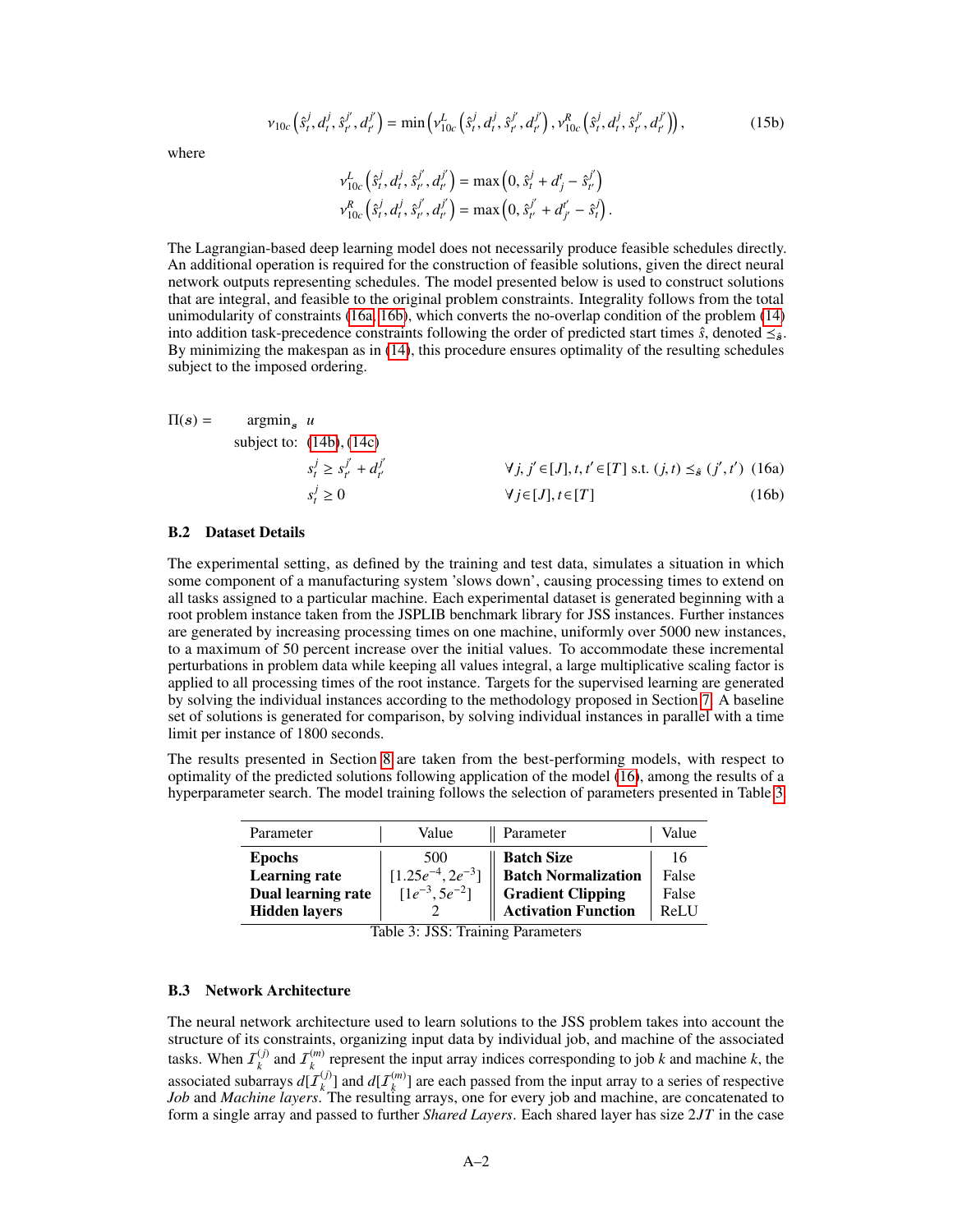<span id="page-2-0"></span>**Model 1**  $O_{\text{OPF}}$ : AC Optimal Power Flow

<span id="page-2-7"></span><span id="page-2-6"></span><span id="page-2-5"></span><span id="page-2-4"></span><span id="page-2-3"></span><span id="page-2-2"></span><span id="page-2-1"></span>

| <b>variables:</b> $S_i^g$ , $V_i$ $\forall i \in N$ , $S_{ii}^f$ $\forall (i, j) \in E \cup E^R$     |      |
|------------------------------------------------------------------------------------------------------|------|
| <b>minimize:</b> $O(S^d) = \sum_{i} c_{2i} (\Re(S_i^g))^2 + c_{1i} \Re(S_i^g) + c_{0i}$<br>$i \in N$ | (17) |
| subject to: $\angle V_i = 0, i \in N$                                                                | (18) |
| $v_i^l \leq  V_i  \leq v_i^u \ \forall i \in N$                                                      | (19) |
| $\theta_{ii}^l \le \angle(V_iV_i^*) \le \theta_{ii}^u \ \ \forall (i, j) \in E$                      | (20) |
| $S_i^{gl} \leq S_i^g \leq S_i^{gu}$ $\forall i \in N$                                                | (21) |
| $ S_{ii}^f  \leq s_{ii}^{fu}$ $\forall (i, j) \in E \cup E^R$                                        | (22) |
| $S_i^g - S_i^d = \sum_{(i,j)\in E\cup E^R} S_{ii}^f$ $\forall i \in N$                               | (23) |
| $S_{ii}^f = Y_{ii}^*  V_i ^2 - Y_{ii}^* V_i V_i^*$ $\forall (i, j) \in E \cup E^R$                   | (24) |

of *J* jobs and *T* machines, and a final layer maps the output to an array of size *JM*, equal to the total number of tasks. This architecture improves accuracy significantly in practice, when compared with fully connected networks of comparable size.

# <span id="page-2-8"></span>C AC Optimal Power Flow

### C.1 Problem specification

*Optimal Power Flow (OPF)* is the problem of finding the best generator dispatch to meet the demands in a power network, while satisfying challenging transmission constraints such as the nonlinear nonconvex AC power flow equations and also operational limits such as voltage and generation bounds. Finding good OPF predictions are important, as a 5% reduction in generation costs could save billions of dollars (USD) per year [\[8\]](#page--1-2). In addition, the OPF problem is a fundamental building bock of many applications, including security-constrained OPFs [\[21\]](#page--1-3)), optimal transmission switching [\[16\]](#page--1-4), capacitor placement [\[4\]](#page--1-5), and expansion planning [\[23\]](#page--1-6).

Typically, generation schedules are updated in intervals of 5 minutes [\[29\]](#page--1-7), possibly using a solution to the OPF solved in the previous step as a starting point. In recent years, the integration of renewable energy in sub-transmission and distribution systems has introduced significant stochasticity in front and behind the meter, making load profiles much harder to predict and introducing significant variations in load and generation. This uncertainty forces system operators to adjust the generators setpoints with increasing frequency in order to serve the power demand while ensuring stable network operations. However, the resolution frequency to solve OPFs is limited by their computational complexity. To address this issue, system operators typically solve OPF approximations such as the linear DC model (DC-OPF). While these approximations are more efficient computationally, their solution may be sub-optimal and induce substantial economical losses, or they may fail to satisfy the physical and engineering constraints.

Similar issues also arise in expansion planning and other configuration problems, where plans are evaluated by solving a massive number of multi-year Monte-Carlo simulations at 15-minute intervals [\[26,](#page--1-8) [13\]](#page--1-9). Additionally, the stochasticity introduced by renewable energy sources further increases the number of scenarios to consider. Therefore, modern approaches recur to the linear DC-OPF approximation and focus only on the scenarios considered most pertinent [\[26\]](#page--1-8) at the expense of the fidelity of the simulations.

A power network <sup>N</sup> can be represented as a graph (*N*, *<sup>E</sup>*), where the nodes in *<sup>N</sup>* represent buses and the edges in  $E$  represent lines. The edges in  $E$  are directed and  $E<sup>R</sup>$  is used to denote those arcs in  $E$ but in reverse direction. The AC power flow equations are based on complex quantities for current *I*, voltage *V*, admittance *Y*, and power *S* , and these equations are a core building block in many power system applications. Model [1](#page-2-0) shows the AC OPF formulation, with variables/quantities shown in the complex domain. Superscripts *u* and *l* are used to indicate upper and lower bounds for variables. The objective function  $O(S^g)$  captures the cost of the generator dispatch, with  $S^g$  denoting the vector of generator dispatch values  $(S_j^g)$  $\binom{g}{i}$  *i* ∈ *N*). Constraint [\(18\)](#page-2-1) sets the reference angle to zero for the slack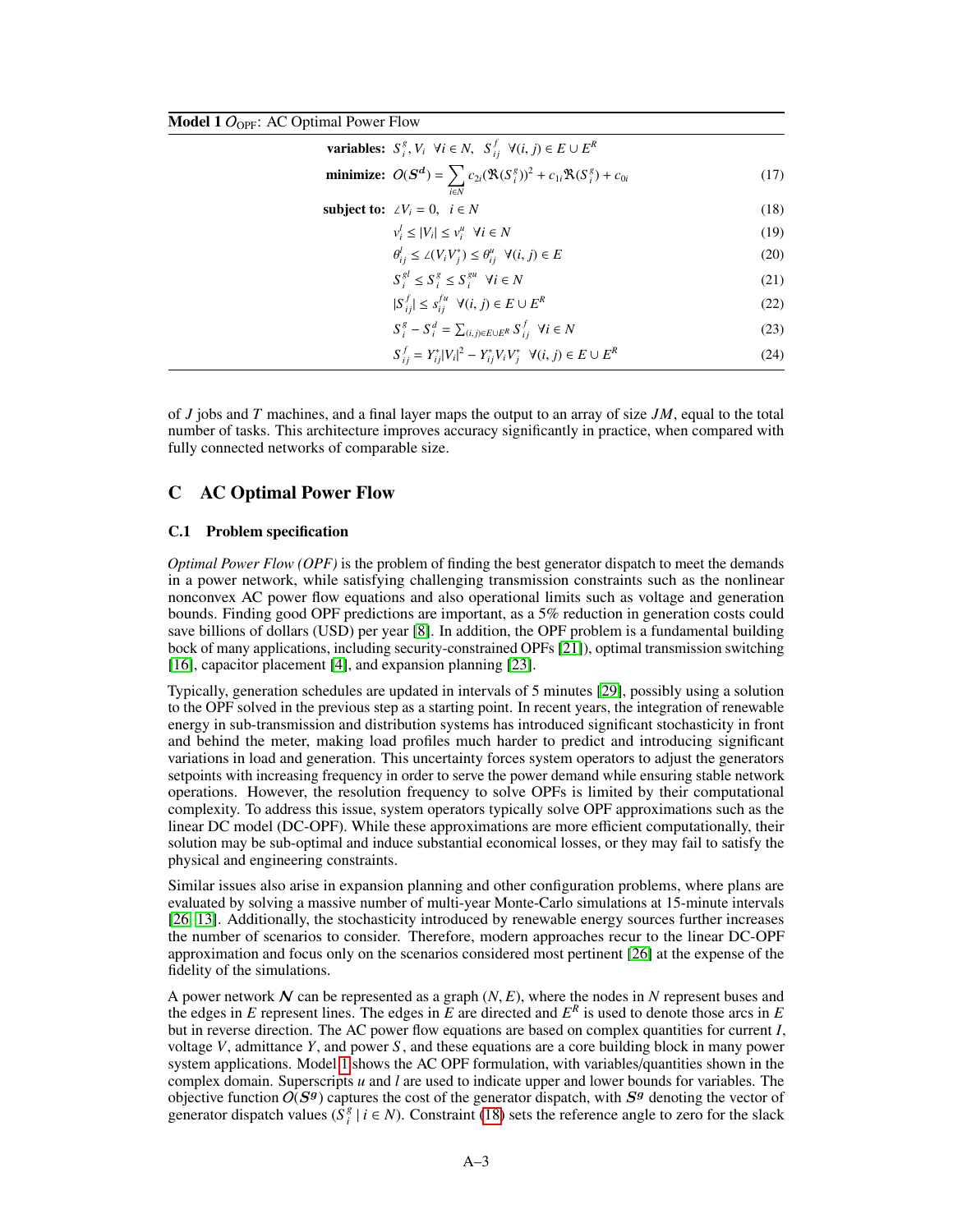<span id="page-3-0"></span>

| Instance                                                | Size |         | <b>Total Variation</b> |         |  |
|---------------------------------------------------------|------|---------|------------------------|---------|--|
|                                                         | ΙNΙ  | ΙEΙ     | Standard Data OD Data  |         |  |
| 30 ieee                                                 | 30   | 82      | 2.56570                | 0.00118 |  |
| 57 ieee                                                 | 57   | 160     | 11.5160                | 0.00509 |  |
| 89_pegase                                               | 89   | 420     | 20.9309                | 0.02538 |  |
| 118 ieee                                                |      | 118 372 | 40.2253                | 0.01102 |  |
| <b>300</b> ieee                                         | 300  | 822     | 213.075                | 0.13527 |  |
| Table 4: Standard vs OD training data: Total Variation. |      |         |                        |         |  |

bus  $i \in N$  to eliminate numerical symmetries. Constraints [\(19\)](#page-2-2) and [\(20\)](#page-2-3) capture the voltage and phase angle difference bounds. Constraints [\(21\)](#page-2-4) and [\(22\)](#page-2-5) enforce the generator output and line flow limits. Finally, Constraints [\(23\)](#page-2-6) capture Kirchhoff's Current Law and Constraints [\(24\)](#page-2-7) capture Ohm's Law.

The Lagrangian-based deep learning model is based on the model reported in [\[15\]](#page--1-10).

#### C.2 Dataset Details

Table [4](#page-3-0) describes the power network benchmarks used, including the number of buses  $|N|$ , and transmission lines/transformers |E|. Additionally it presents a comparison of the total variation resulting from the two datasets. Note that the OD datasets have total variation which is orders of magnitude lower than their Standard counterparts.

#### C.3 Network Architecture

The neural network architecture used to learn solutions to the OPF problem is a fully connected ReLU network composed of an input layer of size proportional to the number of loads in the power network. The architecture has 5 hidden layers, each of size double the number of loads in the power network, and a final layer of size proportional to the number of generators in the network. The details of the learning models are reported in Table [5.](#page-3-1)

| Parameter            | Value                | Parameter                  | Value     |
|----------------------|----------------------|----------------------------|-----------|
| <b>Epochs</b>        | 20000                | <b>Batch Size</b>          | 16        |
| <b>Learning rate</b> | $[1e^{-5}, 1e^{-4}]$ | <b>Batch Normalization</b> | True      |
| Dual learning rate   | $1e^{-4}$            | <b>Gradient Clipping</b>   | True      |
| <b>Hidden layers</b> |                      | <b>Activation Function</b> | LeakyReLU |

<span id="page-3-1"></span>Table 5: OPF: Training Parameters

# D Additional Results

Table [6](#page-4-0) compares prediction errors and constraint violations for the OD and Standard approach to data generation for the Optimal Power Flow problems. As expressed in the main paper, the results show that the models trained on the OD datset present predictions that are closer to their optimal target solutions (error expressed in MegaWatt (MW)), reduce the constraint violations (expressed as  $L_1$ -distance between the predictions and their projections), and improve the optimality gap, which is the relative difference in objectives between the predicted (feasible) solutions and the target ones. Note that the results are improved from what reported in the main paper as a result of a larger hyper-parameter search with smaller learning rates and longer training times. The trends remain analogous to what is observed in the paper: The OD dataset induces dramatic improvements in both accuracy and constraint violation metrics.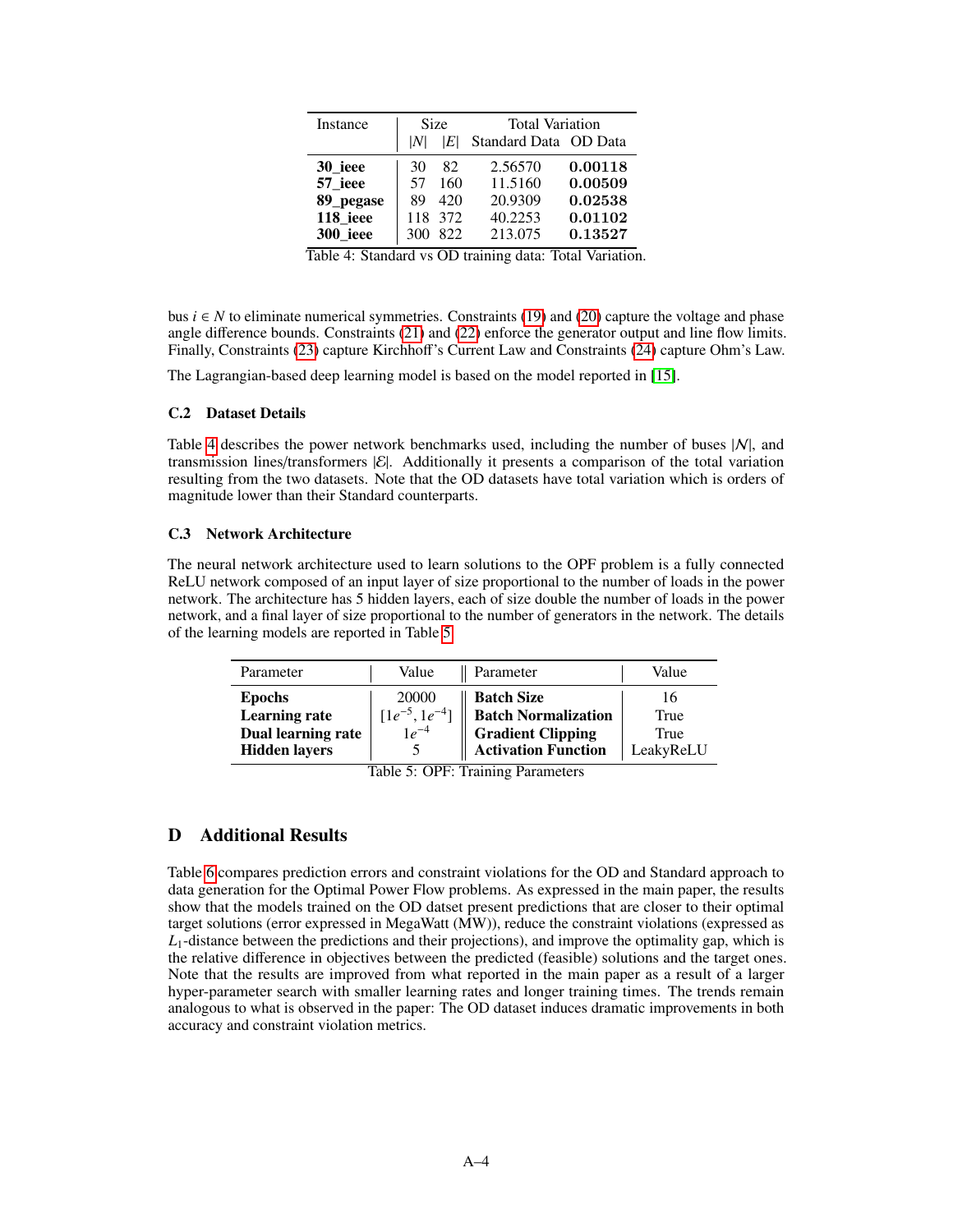<span id="page-4-0"></span>

| Instance        | <b>Size</b> | <b>Prediction Error</b> |      | <b>Constraint Violation</b> |         | Optimality Gap $(\%)$ |      |
|-----------------|-------------|-------------------------|------|-----------------------------|---------|-----------------------|------|
|                 | No. buses   | Standard                | OD   | Standard                    | -OD     | Standard              | OD   |
| IEEE-30         | 30          | 22.31                   | 0.11 | 0.063                       | 0.00004 | 6.28                  | 0.76 |
| IEEE-57         | 57          | 83.61                   | 0.58 | 0.139                       | 0.0002  | 1.04                  | 0.66 |
| Pegase-89       | 89          | 89.17                   | 2.78 | 1.353                       | 0.003   | 20.1                  | 0.83 |
| <b>IEEE-118</b> | 118         | 36.55                   | 0.54 | 1.330                       | 0.002   | 3.80                  | 0.36 |
| IEEE-300        | 300         | 157.3                   | 2.27 | 1.891                       | 0.009   | 22.9                  | 0.12 |

IEEE-300 300 157.3 2.27 1.891 0.009 22.9 0.12<br>Table 6: OPF – Standard vs OD training data: prediction errors, constraint violations, and optimality gap.